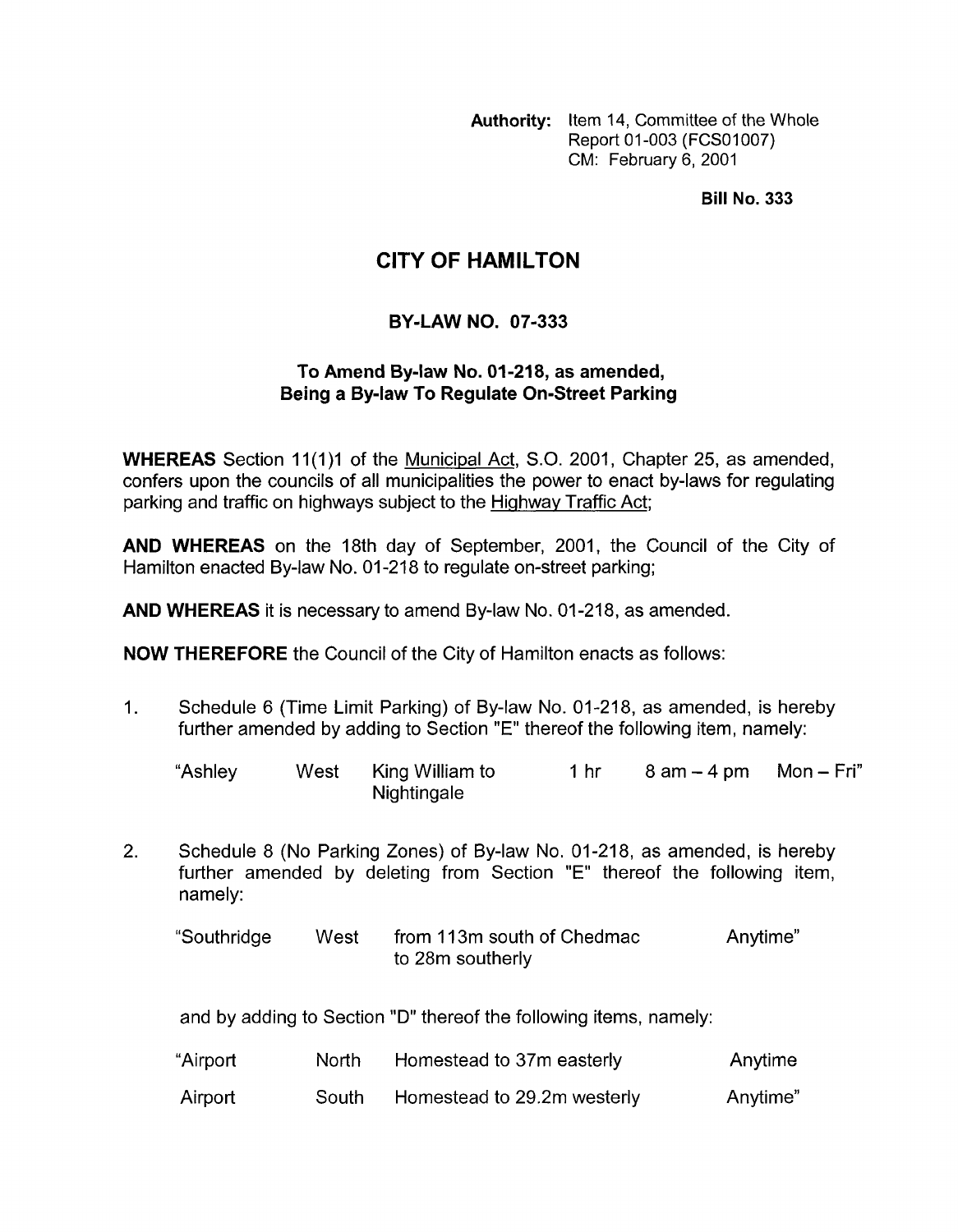2

Anytime

|    | Southridge                                                                                                                                                              | West | from 113m south of Chedmac<br>to 34m southerly                                                                                                             |      | Anytime"                                    |  |
|----|-------------------------------------------------------------------------------------------------------------------------------------------------------------------------|------|------------------------------------------------------------------------------------------------------------------------------------------------------------|------|---------------------------------------------|--|
|    |                                                                                                                                                                         |      | and by adding to Section "G" thereof the following item, namely:                                                                                           |      |                                             |  |
|    | "East 24 <sup>th</sup>                                                                                                                                                  | East | from 15.2m south of<br>Concession to 25.3m southerly                                                                                                       |      | 9:00 a.m. to 4:00 p.m."<br>Monday to Friday |  |
| 3. | Schedule 10 (Alternate Side Parking) of By-law No. 01-218, as amended, is<br>hereby further amended by deleting from Section "E" thereof the following item,<br>namely: |      |                                                                                                                                                            |      |                                             |  |
|    | "Ashley Street                                                                                                                                                          |      | King Street to Wilson Street                                                                                                                               | East | West"                                       |  |
|    | and by adding to Section "E" thereof the following items, namely:                                                                                                       |      |                                                                                                                                                            |      |                                             |  |
|    | "Ashley                                                                                                                                                                 |      | King to King William                                                                                                                                       | East | West                                        |  |
|    | Ashley                                                                                                                                                                  |      | Nightingale to Wilson                                                                                                                                      | East | West"                                       |  |
| 4. | namely:                                                                                                                                                                 |      | Schedule 12 (Permit Parking Zones) of By-law No. 01-218, as amended, is<br>hereby further amended by deleting from Section "E" thereof the following item, |      |                                             |  |

and by adding to Section "E" thereof the following itmes, namely:

"Ashley East King William to Nightingale

| "Grosvenor | East | from 22.6m north of Cannon to 5.5m | Anytime" |
|------------|------|------------------------------------|----------|
|            |      | northerly                          |          |

and by adding to Section "E" thereof the following items, namely:

| "Homewood | <b>North</b> | from 95.7m west of Locke to 6m<br>westerly  | Anytime  |
|-----------|--------------|---------------------------------------------|----------|
| East      | West         | from 70m north of Barton to 6m<br>northerly | Anytime" |